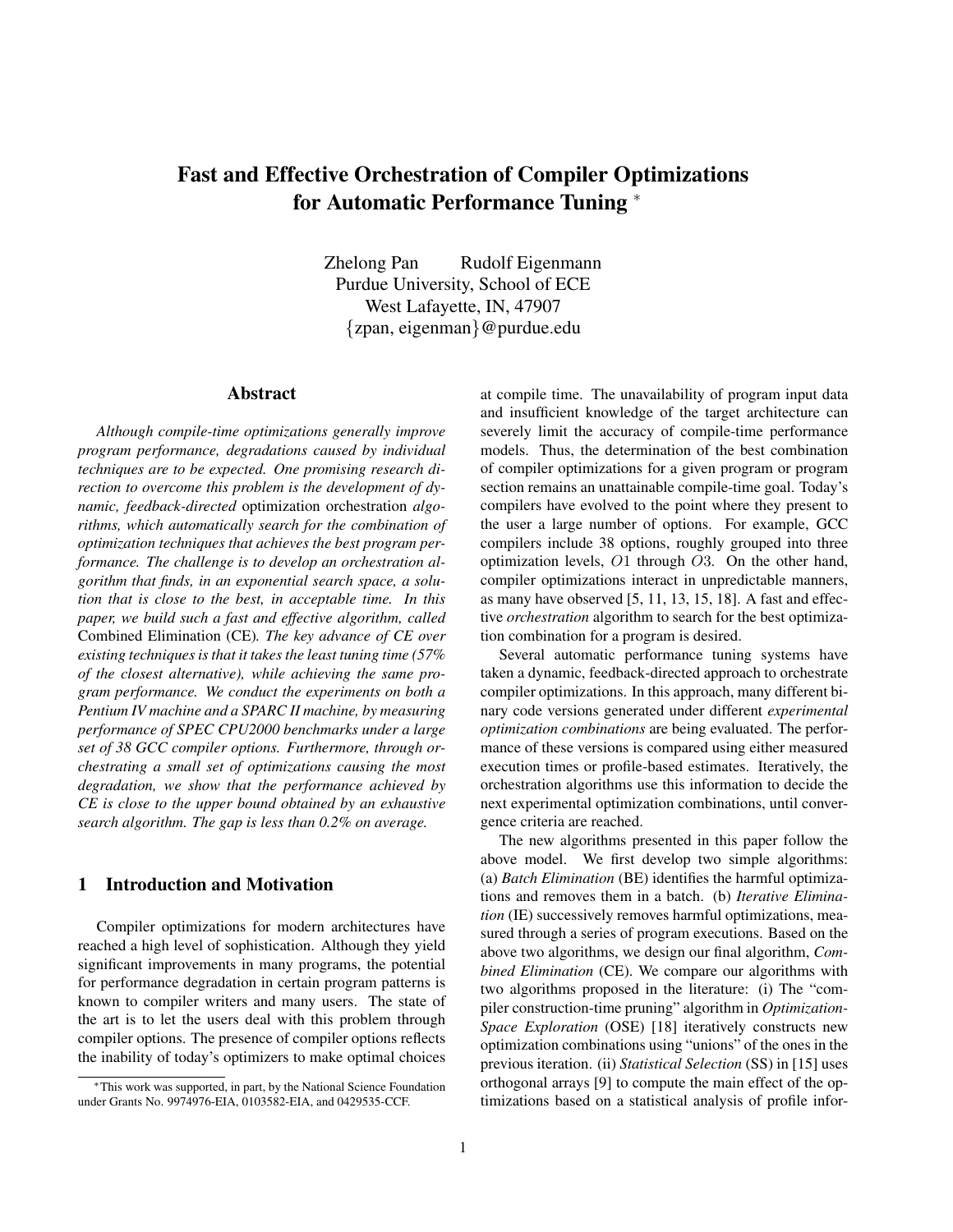mation, which in turn is used to find the best optimization combination.

In addition to the above algorithms that we compare our work with, several other approaches have been proposed. Typically, they need more than hundreds of compilations and experimental runs, when tuning a large number of optimizations (38 optimizations in our experiments). The goal of our work is to reduce this number to several tens, while achieving comparative or even better program performance. For the large number of benchmarks and optimizations experimented in this paper, we can only apply the algorithms in [18] and [15], which are closest to our new algorithm, CE, in terms of tuning time. To further verify that our CE algorithm achieves program performance comparable to other existing algorithms, we use a small set of optimizations and show that CE closely approaches the upper bound represented by exhaustive search. The other existing algorithms are as follows.

In [5], a fractional factorial design is developed based on aliasing or confounding [4]; it illustrates a half-fraction design with 2<sup>n</sup>*−*<sup>1</sup> experiments. In [7], heuristics are designed to select PA-RISC compiler options based on information from the user, the compiler, and the profiler. While the use of *a priori* knowledge of the interaction between optimization techniques may reduce the complexity of the search for the best, it has been found by others [13] that the number of techniques that *potentially* interact is still large. ATLAS [20] starts with a parameterized, hand-coded set of matrix multiplication variants and evaluates them on the target machine to determine the optimum settings for that context. Similarly, Iterative Compilation [11] searches through the transformation space to find the best block sizes and unrolling factors. In more recent research [10], five different algorithms, genetic algorithm, simulated annealing, grid search, window search and random search are exploited to find the best blocking and unrolling parameters. Based on the random search in [10], some aim to find a general compiler optimization settings using GCC [8]. Meta optimization [17] uses machine-learning techniques to adjust the compiler heuristics automatically.

Different from our goal of finding the best optimization combination is finding the best *order* of optimization phases. In [6], a biased random search and genetic algorithm is used to discover the best order of optimizations. Others have added hill climbing and greedy constructive algorithms [3]. Furthermore, genetic algorithm has been improved to reduce search time [12].

In this paper, we make the following contributions:

• We present a new performance tuning algorithm, *Combined Elimination (CE)*, which aims at picking the best set of compiler optimizations for a program. We show that this algorithm takes the shortest tuning time, while achieving comparable or better performance than other algorithms. Using a small set of (6) important optimizations, we also verify that CE closely approaches the performance upper bound.

- We evaluate our and other algorithms on a large set of realistic programs. We use all 23 SPEC CPU2000 benchmarks that are amenable to the GCC compiler infrastructure (omitting 5 benchmarks, written in F90 and C++). By contrast, many previous papers have used small kernel benchmarks. Among the papers that used a large set of SPEC benchmarks are [13, 14, 18].
- Our experiments use all (38) GCC O3 options, where the speed of the tuning algorithm becomes of decisive importance. Except [8] and [18] that also use a large number of optimizations, previous papers have generally evaluated a small set of optimizations.

Using the full set of GCC O3 optimizations, the average *normalized tuning time*, which will be defined formally in Section 3.2, is 75.3 for our *CE* algorithm; 131.2 for the *OSE* algorithm described in Section 2.2.5; 313.9 for the *SS* algorithm described in Section 2.2.6. Hence, CE reduces tuning time to 57% of the closest alternative. CE improves performance by 6.01%, over O3, the highest optimization level; OSE by 5.68%; SS by 5.46%. (Compared to unoptimized programs, performance improvement achieved by CE would amount to 56.4%, on average.)

The remainder of this paper is organized as follows. In Section 2, we describe the orchestration algorithms that we use in our comparison. In Section 3, we compare tuning time and tuned program performance of these algorithms under 38 optimizations. In Section 4, we compare the performance of CE with the upper bound obtained using exhaustive search under a smaller set of optimizations.

### **2 Orchestration Algorithms**

### **2.1 Problem Description**

We define the goal of optimization orchestration as follows:

*Given a set of compiler optimization options*  ${F_1, F_2, ..., F_n}$ *, find the combination that minimizes the program execution time. Do this efficiently, without the use of a priori knowledge of the optimizations and their interactions. (Here,* n *is the number of optimizations.)*

In this section, we give an overview of several algorithms that pursue this goal. We first present the exhaustive search algorithm, ES. Then, we develop two of our algorithms, BE and IE, on which our final CE method builds, followed by CE itself. Next, we present two existing algorithms, OSE and SS, with which our algorithm compares. Each algorithm makes a number of full program runs, using the resulting run times as performance feedback for deciding on the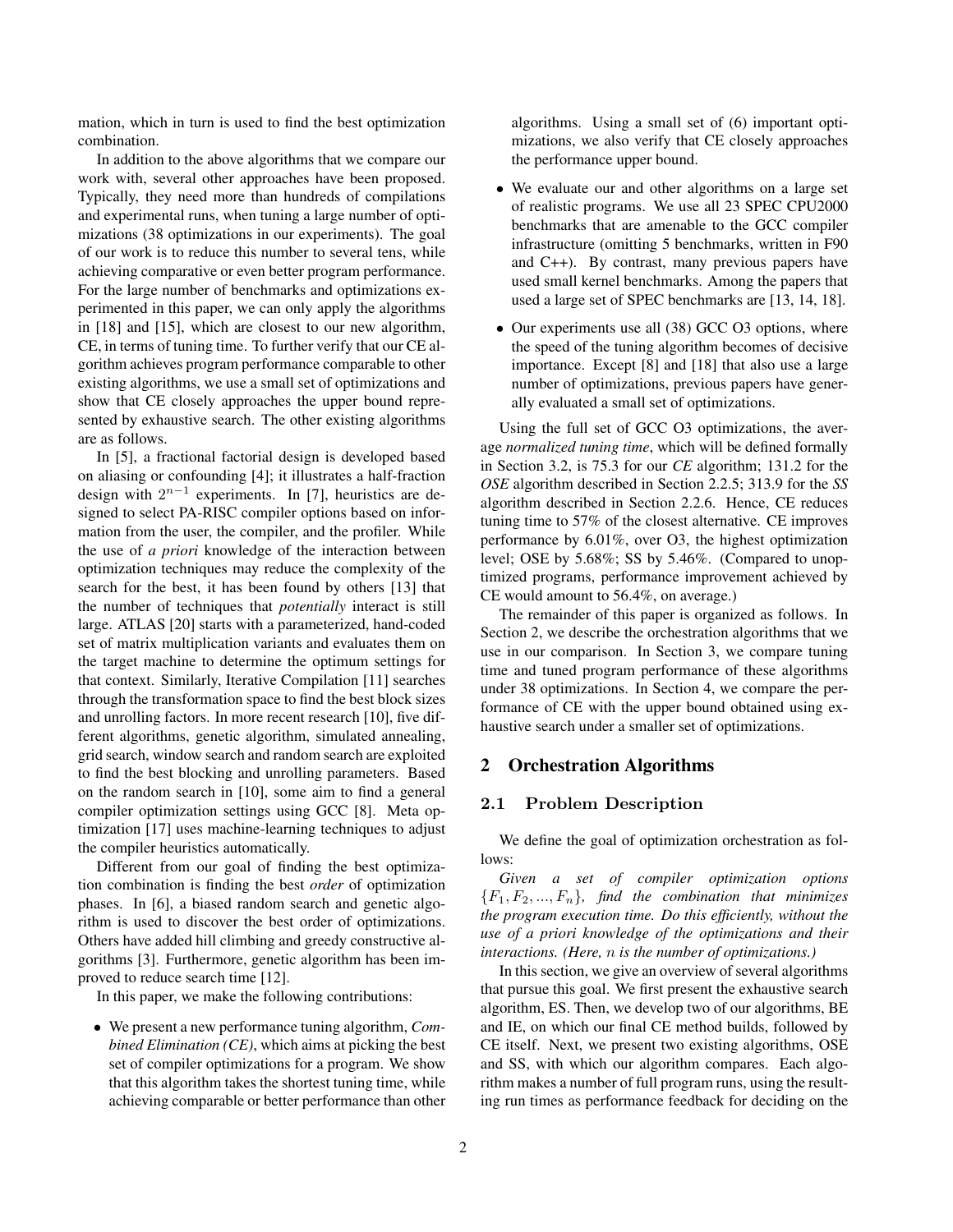next run. We keep the algorithms general and independent of specific compilers and optimization techniques. The algorithms tune the options available in the given compiler via command line flags. Here, we focus on *on-off* options, similar to several of the papers [5, 13, 14, 15]. In Section 2.3, we briefly discuss extensions to handle other types of options.

### **2.2 Orchestration Algorithms**

### **2.2.1 Algorithm 1: Exhaustive Search (ES)**

Due to the interaction of compiler optimizations, the exhaustive search approach, which is called the *factorial design* in [5, 15], would try every optimization combination to find the best. This approach provides an upper bound of an application's performance after optimization orchestration. However, its complexity is  $O(2<sup>n</sup>)$ , which is prohibitive if a large number of optimizations are involved. For 38 optimizations in our experiments, it would take up to 2<sup>38</sup> program runs – a million years for a program that runs in two minutes. We will not evaluate this algorithm under the full set of options. However, Section 4 will use a feasible set of (6) options to compare our algorithm with this upper bound. Using pseudo code, ES can be described as follows.

- 1. Get all  $2^n$  combinations of n options,  $\{F_1, F_2, ..., F_n\}$ .
- 2. Measure application execution time of the optimized *version* compiled under every possible combination.
- 3. The best version is the one with the least execution time.

### **2.2.2 Algorithm 2: Batch Elimination (BE)**

The idea of *Batch Elimination (BE)* is to identify the optimizations with negative effects and turn them off at once. BE achieves good program performance, when the optimizations do not interact with each other. It is the fastest among the feedback-directed algorithms.

The negative effect of one optimization,  $F_i$ , can be represented by its *Relative Improvement Percentage (RIP)*,  $RIP(F<sub>i</sub>)$ , which is the relative difference of the execution times of the two versions with and without  $F_i$ ,  $T(F_i = 1)$ and  $T(F_i = 0)$ .  $F_i = 1$  means  $F_i$  is on, 0 means off.

$$
RIP(F_i) = \frac{T(F_i = 0) - T(F_i = 1)}{T(F_i = 1)} \times 100\% \tag{1}
$$

The baseline of this approach switches on all optimizations.  $T(F_i = 1)$  is the execution time of the baseline  $T_B$  as shown in Equation 2. The performance improvement by switching off  $F_i$  from the baseline B relative to the baseline performance can be computed with Equation 3.

$$
T_B = T(F_i = 1) = T(F_1 = 1, F_2 = 1, ..., F_n = 1) \tag{2}
$$

$$
RIP_B(F_i = 0) = \frac{T(F_i = 0) - T_B}{T_B} \times 100\% \tag{3}
$$

If  $RIP_B(F_i = 0) < 0$ , the optimization of  $F_i$  has a negative effect. The BE algorithm eliminates the optimizations with negative *RIP*s in a batch to generate the final, tuned version. This algorithm has a complexity of O(n).

- 1. Compile the application under the baseline  $B =$  ${F_1 = 1, F_2 = 1, ..., F_n = 1}.$  Execute the generated code version to get the baseline execution time  $T_B$ .
- 2. For each optimization  $F_i$ , switch it off from B and compile the application. Execute the generated version to get  $T(F_i = 0)$ , and compute the  $RIP_B(F_i = 0)$  according to Equation 3.
- 3. Disable all optimizations with negative *RIP*s to generate the final, tuned version.

### **2.2.3 Algorithm 3:** *Iterative Elimination (IE)*

We design *Iterative Elimination (IE)* to take the interaction of optimizations into consideration. Unlike BE, which turns off all the optimizations with negative effects at once, IE iteratively turns off one optimization with the most negative effect at a time.

IE starts with the baseline that switches on all the optimizations. After computing the *RIP*s of the optimizations according to Equation 3, IE switches off the one optimization with the most negative effect from the baseline. This process repeats with all remaining optimizations, until none of them causes performance degradation. The complexity of IE is  $O(n^2)$ .

- 1. Let  $B$  be the option combination for measuring the baseline execution time,  $T_B$ . Let the set of S represent the optimization search space. Initialize  $S = \{F_1, F_2, ..., F_n\}$  and  $B =$  ${F_1 = 1, F_2 = 1, ..., F_n = 1}.$
- 2. Compile and execute the application under the baseline setting to get the baseline execution time  $T_B$ .
- 3. For each optimization  $F_i \in S$ , switch  $F_i$  off from B and compile the application, execute the generated code version to get  $T(F_i = 0)$ , and compute the *RIP* of  $F_i$ relative to the baseline B,  $RIP_B(F_i = 0)$ , according to Equation 3.
- 4. Find the optimization  $F_x$  with the most negative  $RIP$ . Remove  $F_x$  from S, and set  $F_x$  to 0 in B.
- 5. Repeat Steps 2, 3 and 4 until all options in S have nonnegative *RIP*s. B represents the final option combination.

### **2.2.4 Algorithm 4: Combined Elimination (CE)**

CE, our final algorithm, combines the ideas of the two algorithms just described. It has a similar iterative structure as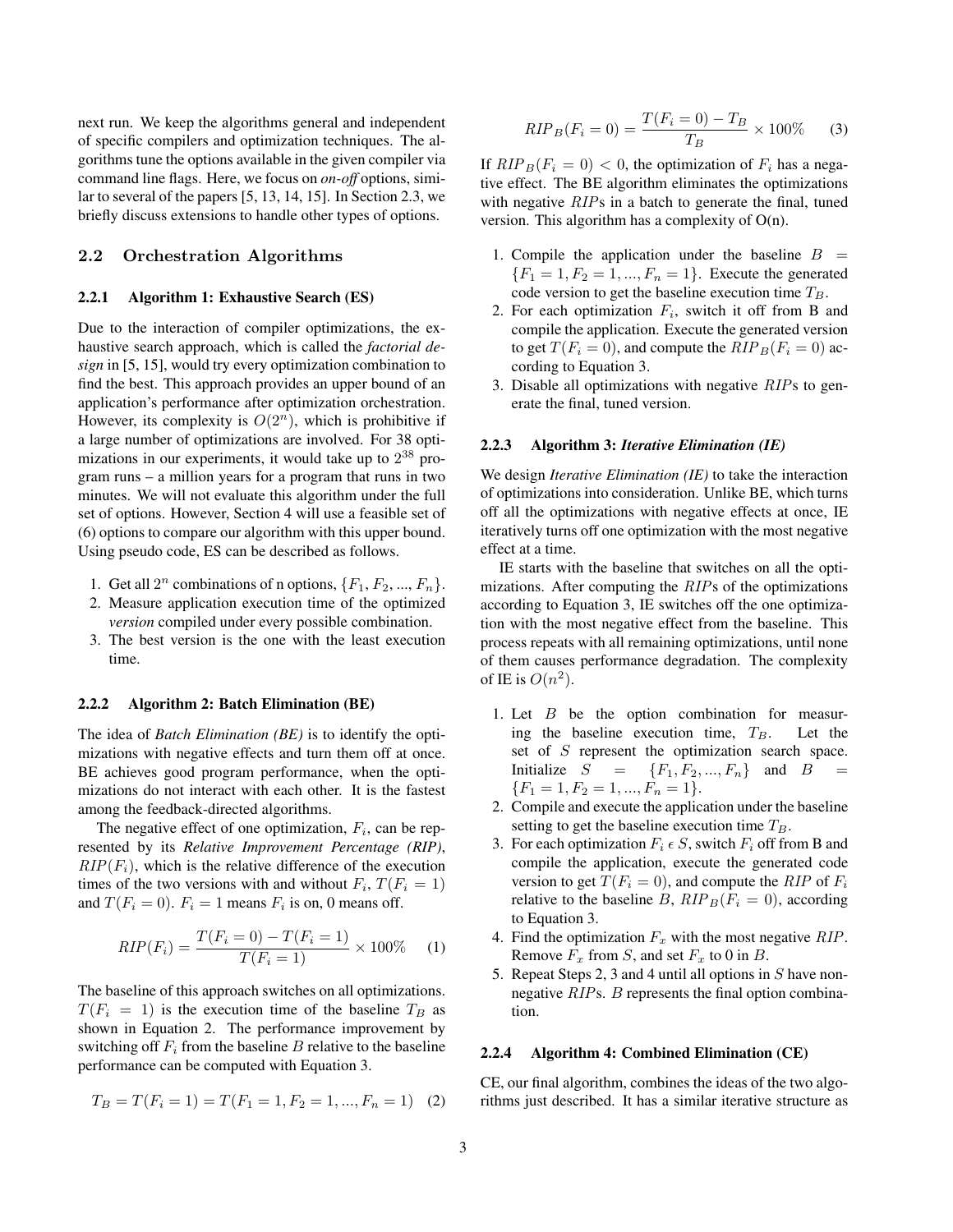IE. However, in each iteration, CE applies the idea of BE: after identifying the optimizations with negative effects, in this iteration, CE tries to eliminate these optimizations one by one in a greedy fashion.

We will see, in Section 3, that IE achieves better program performance than BE, since it considers the interaction of optimizations. However, when the interactions have only small effects, BE may perform close to IE in a faster way. CE takes the advantages of both BE and IE. When the optimizations interact weakly, CE eliminates the optimizations with negative effects in one iteration, just like BE. Otherwise, CE eliminates them iteratively, like IE. As a result, CE achieves both good program performance and fast tuning speed. CE has the complexity of  $O(n^2)$ .

- 1. Let  $B$  be the baseline option combination. Let the set of  $S$  represent the optimization search space. Initialize  $S = \{F_1, F_2, ..., F_n\}$  and  $B =$  ${F_1 = 1, F_2 = 1, ..., F_n = 1}.$
- 2. Compile and execute the application under the baseline setting to get the baseline execution time  $T_B$ . Measure the  $RIP_B(F_i = 0)$  of each optimization option  $F_i$  in S relative to the baseline B.
- 3. Let  $X = \{X_1, X_2, ..., X_l\}$  be the set of optimization options with negative *RIP*s. X is sorted in an increasing order, that is, the first element,  $X_1$ , has the most negative *RIP*. Remove  $X_1$  from S and set  $X_1$  to 0 in B. (B is changed in this step.) For  $i$  from 2 to  $l$ ,
	- ∗ Measure the *RIP* of X<sup>i</sup> relative to the baseline B.  $*$  If the *RIP* of  $X_i$  is negative, remove  $X_i$  from S and set  $X_i$  to 0 in B.
- 4. Repeat Steps 2 and 3 until all options in S have nonnegative *RIP*s. B represents the final solution.

### **2.2.5 Algorithm 5: Optimization Space Exploration(OSE)**

In [18], the following method is used to orchestrate optimizations. First, a "compiler construction-time pruning" algorithm selects a small set of optimization combinations that perform well on a given set of code segments. Then, these combinations are used to construct a search tree, which is traversed to find good combinations for code segments in a target program. To fairly compare this method with other orchestration algorithms, we slightly modify the "compiler construction-time pruning" algorithm, which is then referred to as the OSE algorithm. (In [18], the pruning algorithm aims at finding a set of good optimization combinations; while the modified OSE algorithm in this paper finds the best of this set. The modified algorithm is applied to the whole application instead of code segments.)

The basic idea of the pruning algorithm is to iteratively find better optimization combinations by merging the beneficial ones. In each iteration, a new test set  $\Omega$  is constructed by merging the optimization combinations in the old test set using "union" operations. Next, after evaluating the optimization combinations in  $\Omega$ , the size of  $\Omega$  is reduced to m by dropping the slowest combinations. The process repeats until the performance increase in the  $\Omega$  set of two consecutive iterations becomes negligible. The complexity of OSE is  $O(m^2 * n)$ . We use the same  $m = 12$  as in [18]. Roughly, m can be viewed as  $O(n)$ , hence, the complexity of OSE is approximately  $O(n^3)$ . The specific steps are as follows:

- 1. Construct a set,  $\Omega$ , which consists of the default optimization combination, and  $n$  combinations, each of which assigns a non-default value to a single optimization. (In our experiments, the default optimization combination, O3, turns on all optimizations. The non-default value for each optimization is off.)
- 2. Measure the application execution time for each optimization combination in  $\Omega$ . Keep the m fastest combinations in  $Ω$ , and drop the rest.
- 3. Construct a new  $\Omega$  set, each element in which is a union of two optimization combinations in the old  $\Omega$ set. (The "union" operation takes non-default values of the options in both combinations.)
- 4. Repeat Steps 2 and 3, until no new combinations can be generated or the increase of the fastest version in  $\Omega$ becomes negligible. We use the fastest version in the final  $\Omega$  as the final version.

### **2.2.6 Algorithm 6: Statistical Selection (SS)**

SS was developed in [15]. It uses a statistical method to identify the performance effect of the optimization options. The options with positive effects are turned on, while the ones with negative effects are turned off in the final version, in an iterative fashion. This statistical method takes the interaction of optimizations into consideration.

The statistical method is based on *orthogonal arrays (OA)*, which have been proposed as an efficient design of experiments [4, 9]. Formally, an OA is an  $m \times k$  matrix of zeros and ones. Each column of the array corresponds to one compiler option. Each row of the array corresponds to one optimization combination. SS uses the OA with strength 2, that is, two arbitrary columns of the OA contain the patterns 00, 01, 10, 11 equally often. Our experiments use the OA with 38 options and 40 rows, which is constructed based on a Hadamard matrix taken from [16].

By a series of program runs, this SS approach identifies the options that have the largest effect on code performance. Then, it switches on/off those options with a large positive/negative effect. After iteratively applying the above solution to the options that have not been set. SS finds an optimal combination of the options. *SS* has a complexity of  $O(n^2)$ . The pseudo code is as follows.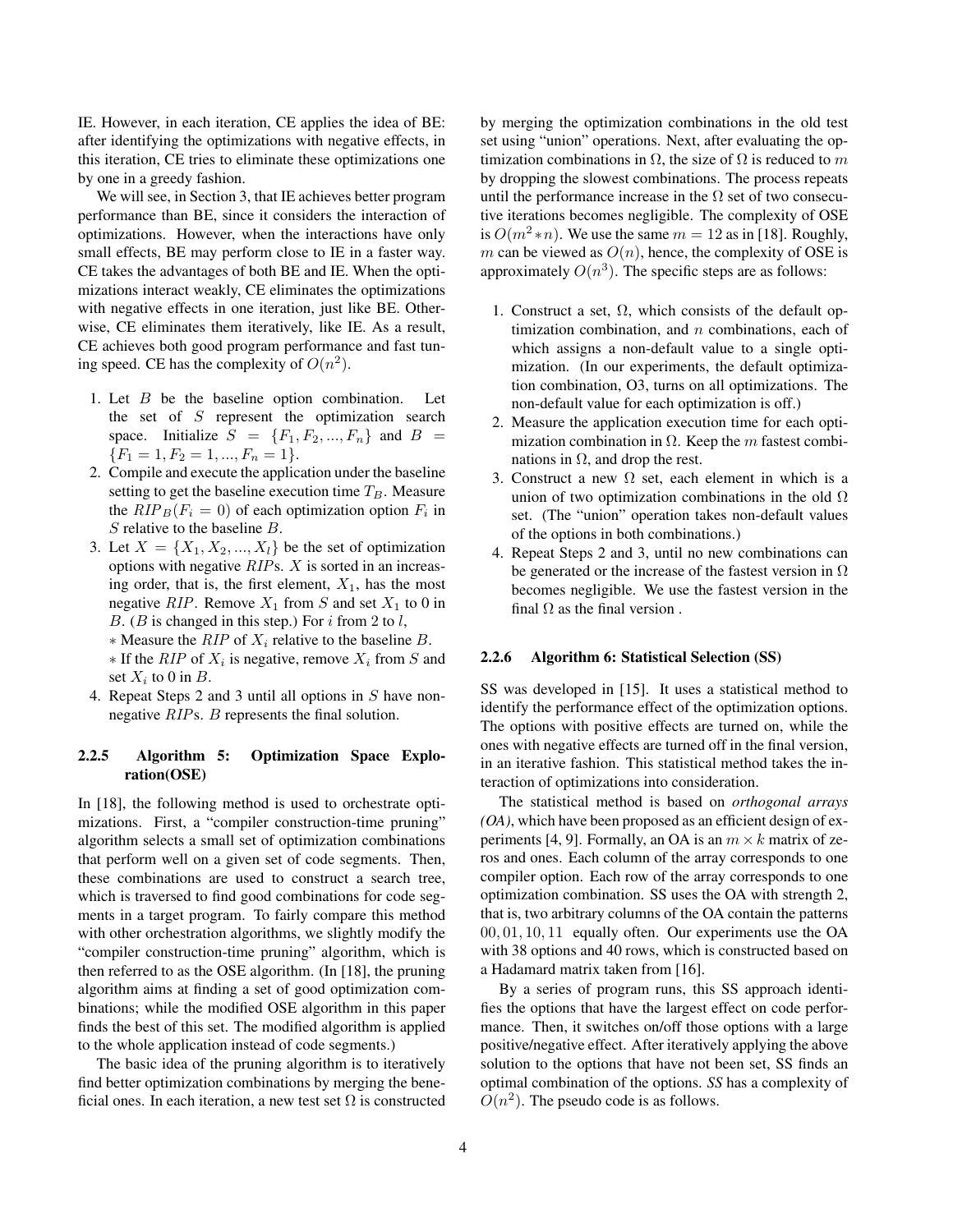- 1. Compile the application with each row from orthogonal array A as the compiler optimization combination and execute the optimized version.
- 2. Compute the *relative effect*,  $RE(F_i)$ , of each option using Equations 4 and 5, where  $E(F_i)$  is the *main effect* of  $F_i$ , *s* is one row of A,  $T(s)$  is the execution time of the version under s.

$$
E(F_i) = \frac{(\sum_{s \in A : s_i = 1} T(s) - \sum_{s \in A : s_i = 0} T(s))^2}{m}
$$
(4)

$$
RE(F_i) = \frac{E(F_i)}{\sum_{j=1}^{k} E(F_j)} \times 100\%
$$
 (5)

3. If the relative effect of an option is larger than a threshold of  $10\%$ .

 $*$  if the option has a positive *improvement*,  $I(F_i) > 0$ , according to Equation 6, switch the option on.

∗ else if it has a negative improvement, switch the option off.

$$
I(F_i) = \frac{\sum_{s \in A:s_i=0} T(s) - \sum_{s \in A:s_i=1} T(s)}{\sum_{s \in A:s_i=0} T(s)}
$$
 (6)

- 4. Construct a new orthogonal array A by dropping the columns corresponding to the options selected in the previous step.
- 5. Repeat all above steps until all of the options are set.

### **2.2.7 Summary of the Orchestration Algorithms**

The goal of optimization orchestration is to find the optimal point in a high-dimension space  $S = F_1 \times F_2 \times ... \times F_n$ . BE probes each dimension to find and adopt the ones that benefit performance. SS works in a similar way, but via a statistical and iterative approach. OSE probes multiple directions, each of which may involve multiple dimensions, and searches along the direction combinations that may benefit performance. IE probes each dimension and fixes the dimension that achieves the most performance at a time. CE probes each dimension and greedily fixes the dimensions that benefit performance at each iteration.

Table 1 summarizes the complexities of all six algorithms compared in this paper.

### **Table 1. Orchestration algorithm complexity (**n **is the number of optimization options.)**

|   | ╾ |   |         | ∼ |   |
|---|---|---|---------|---|---|
| ∽ | ◡ | ∽ | د.<br>∽ | ◡ | ÷ |

## **2.3 Non-on-off Options**

We will extend our CE algorithm to handle "non-on-off" options in the future, although our experiments have been done with "on-off" options, for simplicity. (All the GCC O3 optimization options are of this "on-off" type.) An example of a non-on-off option is the "-unroll" option in Forte compilers [1], which takes an argument indicating the degree of loop unrolling. The extended CE method will tune these options by trying several values instead of just *on* and *off*. The techniques developed in [10] will also be included in CE to handle options with a large number of possible values, for example, blocking factors.

### **3 Experimental Results**

# **3.1 Experimental Environment**

We evaluate our algorithm using the optimization options of the GCC 3.3.3 compiler on two different computer architectures: Pentium IV and SPARC II. Our reasons for choosing GCC is that this compiler is widely used, has many easily accessible compiler optimizations, and is portable across many different computer architectures.

In this section, we use all 38 optimization options implied by "O3", the highest optimization level. These options are listed in Table 2 and are described in the GCC manual [2].

|                    | אש ום טוט<br>           |                    |                            |  |  |  |  |
|--------------------|-------------------------|--------------------|----------------------------|--|--|--|--|
| $F_1$              | rename-registers        | $\scriptstyle F_2$ | inline-functions           |  |  |  |  |
| $F_3$              | align-labels            | $F_4$              | align-loops                |  |  |  |  |
| $F_5$              | align-jumps             | $\mathbb{F}_6$     | align-functions            |  |  |  |  |
| $F_7$              | strict-aliasing         | $F_8$              | reorder-functions          |  |  |  |  |
| $F_9$              | reorder-blocks          | $\mathcal{F}_{10}$ | peephole2                  |  |  |  |  |
| $F_{11}$           | caller-saves            | $\mathcal{F}_{12}$ | sched-spec                 |  |  |  |  |
| $F_{13}$           | sched-interblock        | $\mathcal{F}_{14}$ | schedule-insns2            |  |  |  |  |
| $F_{15}$           | schedule-insns          | $F_{16}$           | regmove                    |  |  |  |  |
| $F_{17}$           | expensive-optimizations | $\mathcal{F}_{18}$ | delete-null-pointer-checks |  |  |  |  |
| $F_{19}$           | gcse-sm                 | $\mathcal{F}_{20}$ | gcse-lm                    |  |  |  |  |
| $F_{21}$           | gcse                    | $\mathcal{F}_{22}$ | rerun-loop-opt             |  |  |  |  |
| $F_{23}$           | rerun-cse-after-loop    | $F_{24}$           | cse-skip-blocks            |  |  |  |  |
| $\mathcal{F}_{25}$ | cse-follow-jumps        | $F_{26}$           | strength-reduce            |  |  |  |  |
| $F_{27}$           | optimize-sibling-calls  | $\mathcal{F}_{28}$ | force-mem                  |  |  |  |  |
| $F_{29}$           | cprop-registers         | $\mathcal{F}_{30}$ | guess-branch-probability   |  |  |  |  |
| $F_{31}$           | delayed-branch          | $\mathcal{F}_{32}$ | if-conversion2             |  |  |  |  |
| $F_{33}$           | if-conversion           | $\mathcal{F}_{34}$ | crossjumping               |  |  |  |  |
| $F_{35}$           | loop-optimize           | $\mathcal{F}_{36}$ | thread-jumps               |  |  |  |  |
| $\mathcal{F}_{37}$ | merge-constants         | $\mathcal{F}_{38}$ | defer-pop                  |  |  |  |  |

**Table 2. Optimization options in GCC 3.3.3**

We take our measurements using all SPEC CPU2000 benchmarks written in F77 and C, which are amenable to GCC. To differentiate the effect of compiler optimizations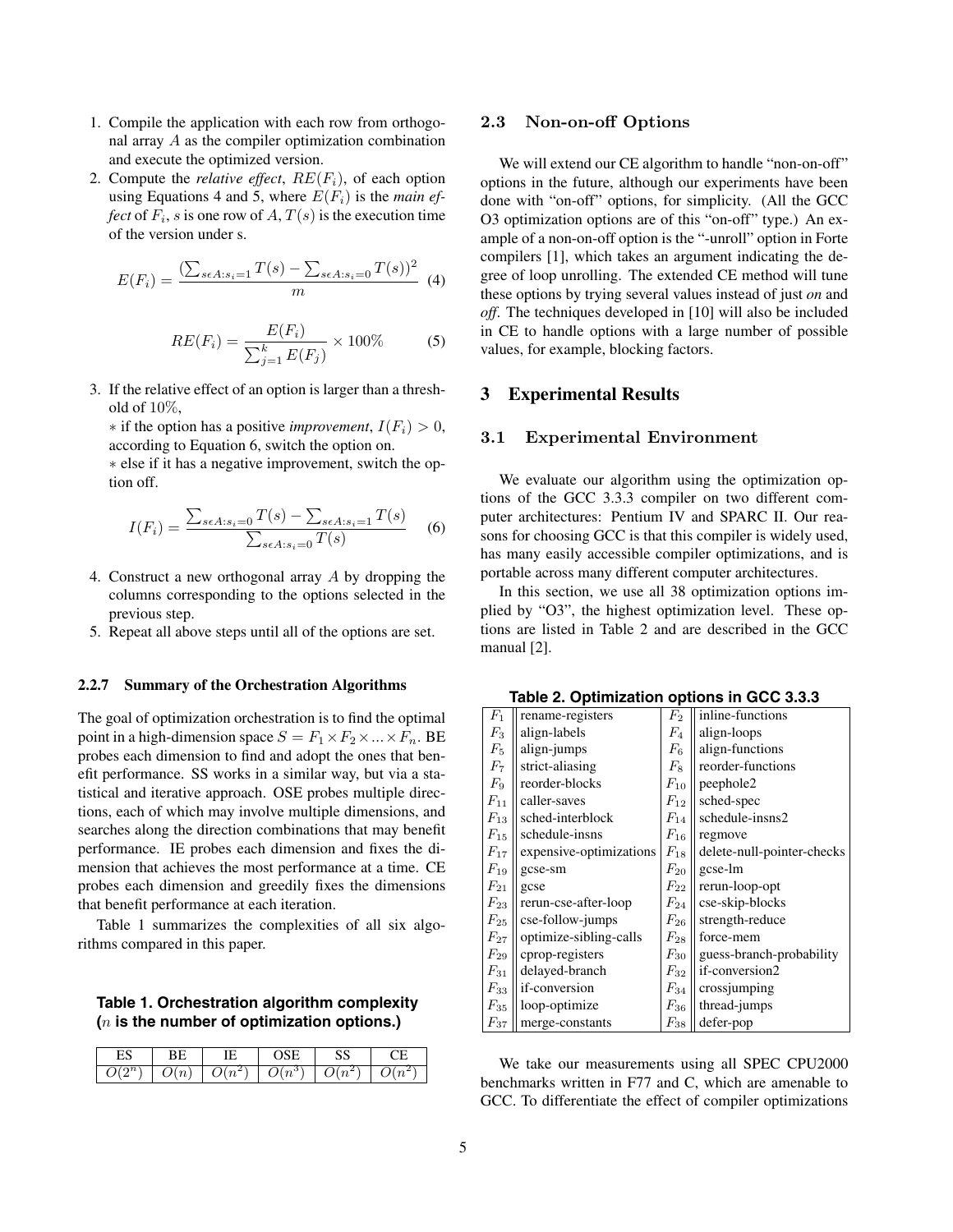on integer (INT) and floating-point (FP) programs, we display the results of these two benchmark categories separately. Our overall tuning process is similar to profile-based optimizations. A *train* dataset is used to tune the program. A different input, the SPEC *ref* dataset, is usually used to measure performance. To separate the performance effects attributed to the tuning algorithms from those caused by the input sets, we measure program performance under both the *train* and *ref* datasets. For our detailed comparison of the tuning algorithms, we will start with the *train* set. In Section 3.3.2, we will show that, overall, the tuned benchmark suite achieves similar performance improvement under the *train* and *ref* datasets.

To ensure accurate measurements and eliminate perturbation by the operating system, we re-execute each code version multiple times under a single-user environment, until the three least execution times are within a range of [−1%,1%]. In most of our experiments, each version is executed exactly three times. Hence, the impact on tuning time is negligible.

In our experiments, the same code version may be generated under different optimization combinations. This observation allows us to reduce tuning time. We keep a repository of code versions generated under different optimization combinations. The repository allows us to memorize and reuse their performance results. Different orchestration algorithms use their own repositories and get affected in similar ways, so that our comparison remains fair.

Two important metrics characterize the behavior of orchestration algorithms.

- 1. The *program performance* of the best optimized version found by the orchestration algorithm. We define it as the performance improvement percentage of the best version relative to the base version under the highest optimization level O3.
- 2. The total *tuning time* spent in the orchestration process. Because the execution times of different benchmarks are not the same, we normalize the tuning time  $(TT)$ by the time of evaluating the base version, i.e., one compilation time  $(CT_B)$  plus three execution times  $(ET_B)$  for the base version.

$$
NTT = TT/(CT_B + 3 \times ET_B)
$$
 (7)

This *normalized tuning time* (NTT) roughly represents the number of experimented versions. (The number may be larger or smaller than the actual number of tested optimization combinations due to three effects: a) Some optimizations may not have any effect on the program, allowing the version repository to reduce the number of experiments. b) Perturbation filtering mechanism in Section 3.1 may increase the number of runs of some versions. c) The experimental versions may be faster or slower than the base version.)

A good optimization orchestration method is meant to achieve both high *program performance* and short *normalized tuning time*. We will show that our CE algorithm has the shortest tuning time, while achieving comparable or better performance than other algorithms.

### $3.3$

In this section, we compare our final optimization orchestration algorithm CE with the four algorithms BE, IE, OSE and SS. Recall, that BE and IE are steps towards CE; OSE and SS are algorithms proposed in related work. Figure 1 and Figure 2 show the results of these five orchestration algorithms on the Pentium IV machine for the SPEC CPU2000 FP and INT benchmarks in terms of the two metrics. They provide evidence for our claim that CE has the fastest tuning speed while achieving program performance comparable to the best alternatives. We will discuss the basic BE method first, then the other four algorithms. Tuning time will be analyzed first, then program performance.

### **3.3.1 Tuning Time**

For the applications used in our experiments, the slowest of the measured algorithms takes up to several days to orchestrate the large number of optimizations. Figure 1(a) and Figure 1(b) show that our new algorithm, CE, is the fastest among the four orchestration algorithms that consider interactions. The absolute tuning time, for CE, is 2.19 hours, on average, for FP benchmarks and 3.66 hours for INT benchmarks on the 2.8 GHZ Pentium IV machine. On the 400 MHZ SPARC II machine, 9.92 hours for FP benchmarks and 12.31 hours for INT benchmarks. we compare the algorithms by normalized tuning time, shown in Figure 1(a) and Figure 1(b).

Although BE achieves the least program performance, its tuning speed is the fastest, which is consistent with its complexity of  $O(n)$ . BE can be viewed as a lower bound on the tuning time for a feed-back directed orchestration algorithm that does not have *a priori* knowledge of the optimizations. For such an algorithm, each optimization must be tried at least once to find its performance effect.

OSE is of higher complexity and thus slower than IE and CE. However, SS turns out to be the slowest method, even though its complexity is  $O(n^2)$ , less than OSE's  $O(n^3)$ . The reason for the long tuning time of SS is the higher number of iterations it takes to converge.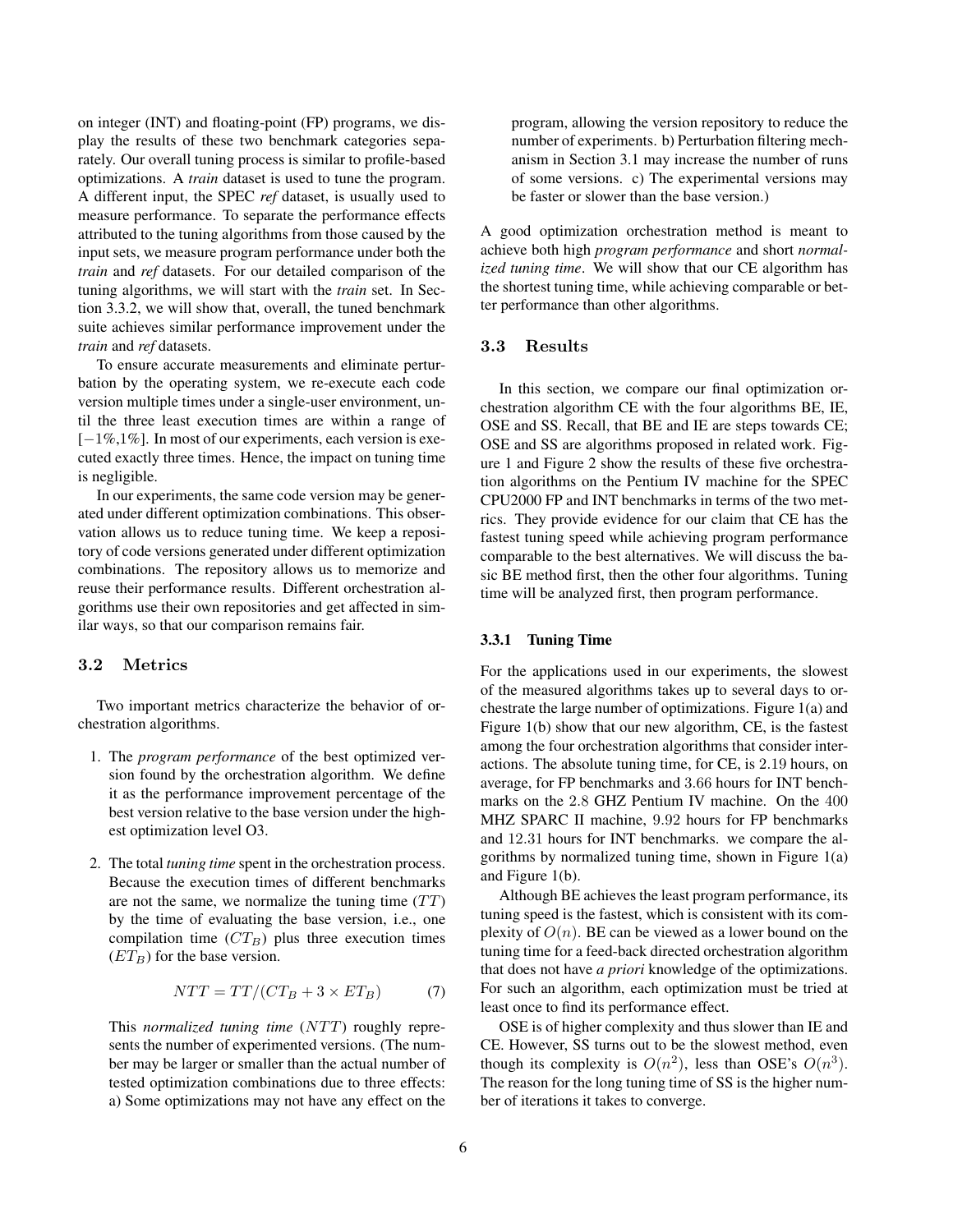

■ BE(Batch Elimination) ■ IE(Iterative Elimination) □ OSE(Optimization Space Exploration) □ SS(Statistical Selection) ■ CE(Combined Elimination)

CE is the algorithm proposed in this paper. BE and IE are steps towards CE. OSE and SS are alternatives proposed in related work.

(a) Normalized tuning time of the orchestration algorithms for SPEC CPU2000 FP benchmarks on Pentium IV



■BE(Batch Elimination) ■ IE(Iterative Elimination) □ OSE(Optimization Space Exploration) □ SS(Statistical Selection) ■ CE(Combined Elimination)

(b) Normalized tuning time of the orchestration algorithms for SPEC CPU2000 INT benchmarks on Pentium IV

**Figure 1. Normalized tuning time of five optimization orchestration algorithms for SPEC CPU2000 benchmarks on the Pentium IV machine. Lower is better. CE has the shortest tuning time in all except a few cases. In all those cases, the extended tuning time leads to significantly higher performance.**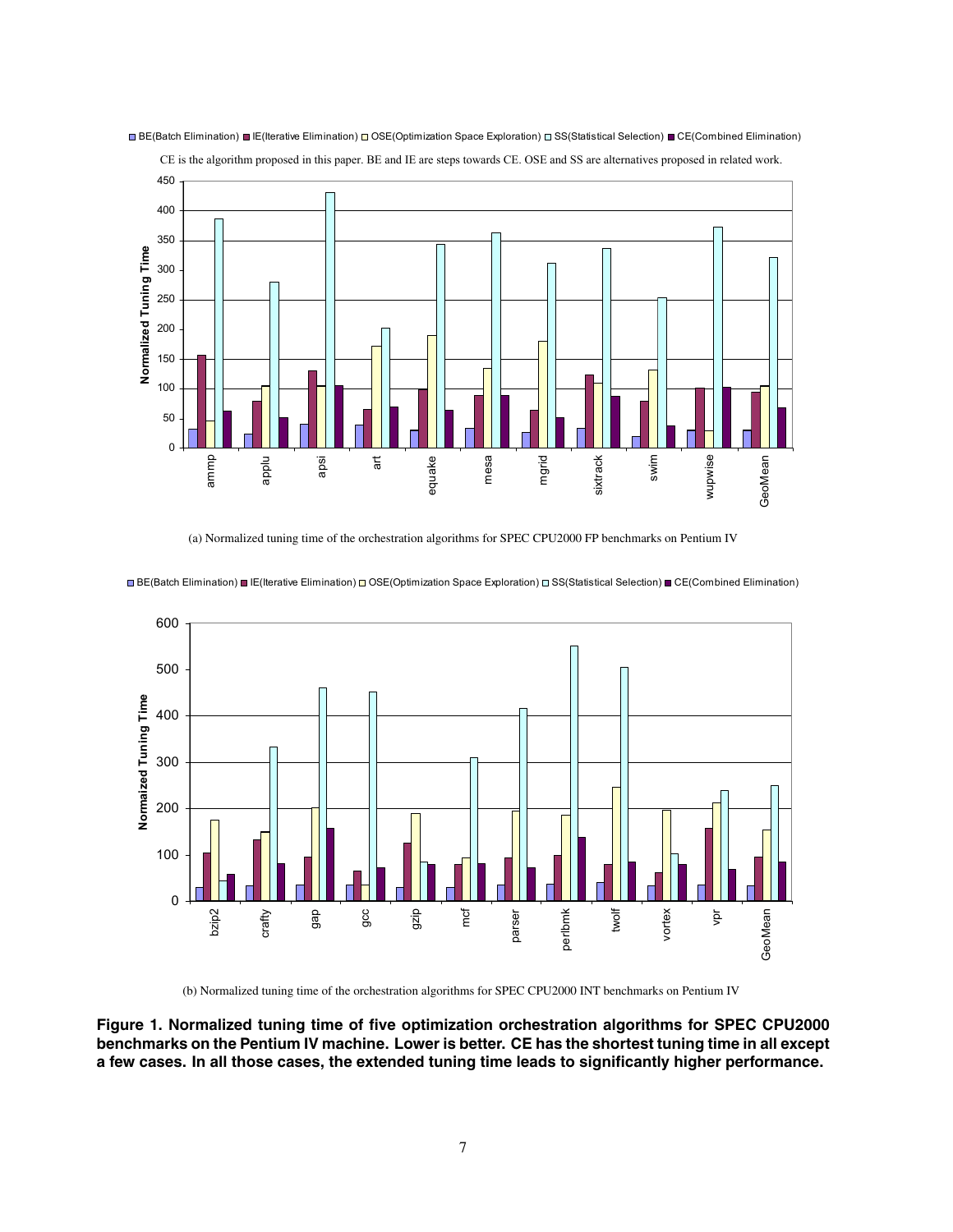

■ BE(Batch Elimination) ■ IE(Iterative Elimination) □ OSE(Optimization Space Exploration) □ SS(Statistical Selection) ■ CE(Combined Elimination)

CE is the algorithm proposed in this paper. BE and IE are steps towards CE. OSE and SS are alternatives proposed in related work.

(a) Program performance achieved by the orchestration algorithms relative to the baseline under the highest optimization level "O3" for the SPEC CPU2000 FP benchmarks on Pentium IV

10 Performance Improvement Percentage Relative to O3 (%) **Performance Improvement Percentage Relative to O3 (%)** 8 6 4 2 0 M. vortex gap twolf bzip2 crafty gcc gzip mcf parser perlbmk vpr GeoMean GeoMean -2 -4

■ BE(Batch Elimination) ■ IE(Iterative Elimination) © OSE(Optimization Space Exploration) □ SS(Statistical Selection) ■ CE(Combined Elimination)

(b) Program performance achieved by the orchestration algorithms relative to the baseline under the highest optimization level "O3" for the SPEC CPU2000 INT benchmarks on Pentium IV

**Figure 2. Program performance of five optimization orchestration algorithms for SPEC CPU2000 benchmarks on Pentium IV. Higher is better. In all cases, CE performs the best or within 1% of the best.**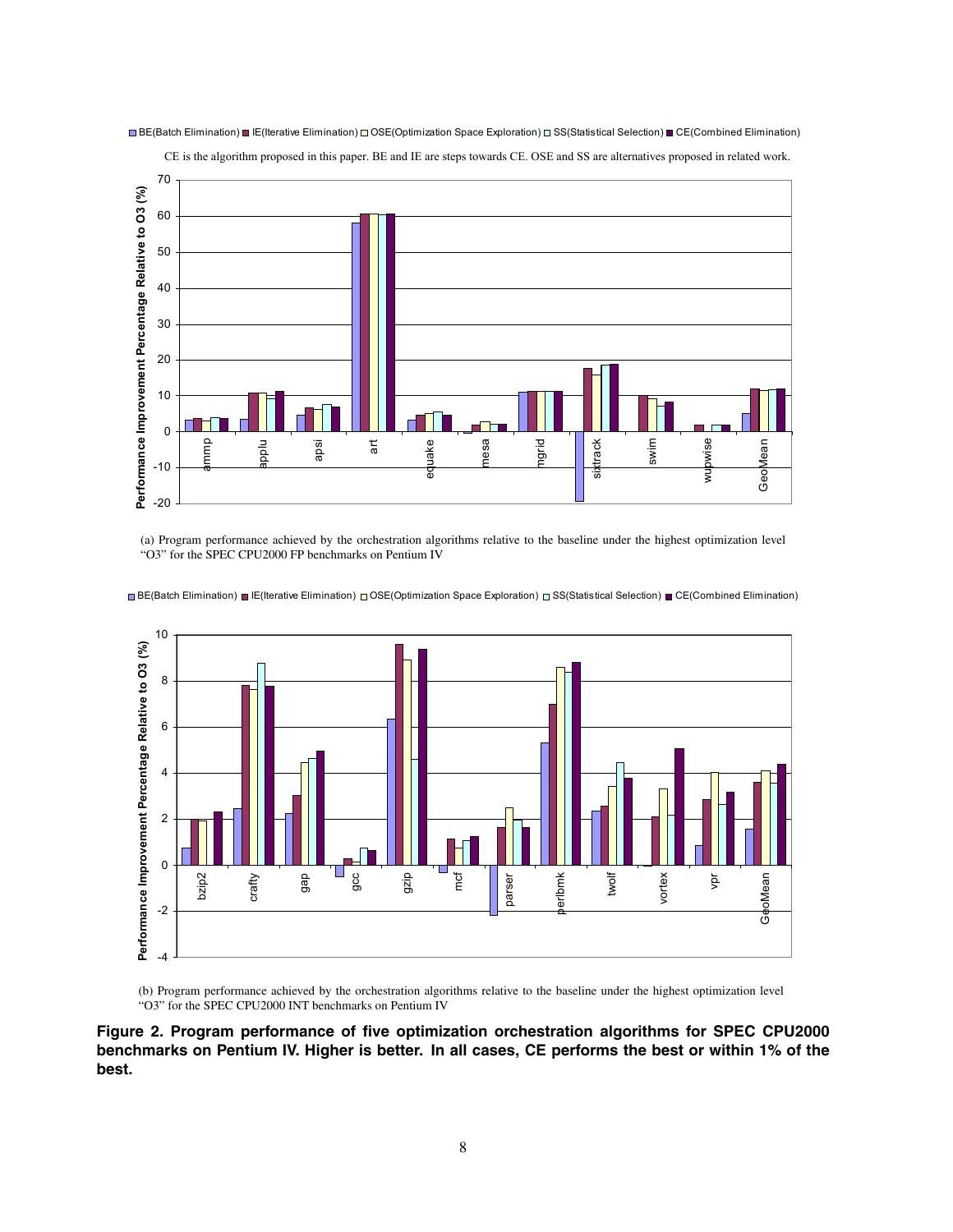Among the four algorithms (excluding BE), CE has the fastest average tuning speed. For *ammp, wupwise, bzip2, gap, gcc, perlbmk* and *vortex*, CE is not the fastest. However, the faster algorithms achieve their speed at significant expense of program performance.

### **3.3.2 Program Performance**

In both Figure  $2(a)$  and Figure  $2(b)$ , BE almost always achieves the least program performance among the five algorithms. As described in Section 2, BE ignores the interaction of the optimizations. Therefore, it does not achieve good performance when the interaction has a significant negative performance effect. In the cases of *sixtrack* and *parser*, BE even significantly degrades the performance.

In Figure 2(a), for *art*, all the algorithms improve performance by about 60% on Pentium. This is mainly due to eliminating the option of "strict-aliasing", which does alias analysis, removes false data dependences, and increases register pressure. This option results in lots of spill code for *art*, causing substantial performance degradation. However, on the SPARC machine, the orchestration algorithms do not have the above behavior for *art*. "Strict-aliasing" does not cause performance degradation, as the SPARC machine has more registers than the Pentium machine. In [13], we have analyzed reasons for negative performance effects by several optimizations, in detail.

The average performance improvement of all other orchestration algorithms, which consider the interactions of optimizations, are about twice as high as BE's. Moreover, Figure 2(a) shows that these four algorithms perform essentially the same for the FP benchmarks. On one hand, the regularity of FP programs contributes to this result. On the other hand, the optimizations in GCC limit performance tuning on FP benchmarks, because GCC options do not include advanced dependence-based transformations, such as loop tiling. We expect that such transformations would be amenable to our tuning method and yield tangible improvement. In Figure 2(b), performance similarity still holds in most of the INT benchmarks, with a few exceptions. For *gap*, *twolf* and *vortex*, IE does not achieve as good a performance as CE, though the performance *gap* is small. SS does not produce consistent performance; for *bzip2*, SS does not achieve any performance; for *bzip2*, *gzip* and *vortex*, SS's performance is significantly inferior to CE. CE and OSE always achieve good program performance improvement.

The fact that none of the algorithms constantly outperforms the others, reflects the exponential complexity of the optimization orchestration problem. All five algorithms use heuristics, which lead to sub-optimal results. Among these algorithms, CE achieves consistent performance. Although, for *crafty*, *parser*, *twolf*, and *vpr*, CE does not achieve the best performance, the gap is less than 1%.

The small performance differences between the measured algorithms indicate that all methods properly deal with the primary interactions between optimization techniques. However, there are differences in the ways the algorithms deal with secondary interactions. These properties are consistent with those of a general optimization problem, in which the main effects tend to be larger than two-factor interactions, which in turn tend to be larger than three-factor interactions, and so on [4].

In Figure 2, we measured program performance under the *train* dataset. It is important to evaluate how the algorithm performs under different input. To this end, we measured execution times of each benchmark using the *ref* dataset as input, for both the O3 version and the optimal version found by CE. (Still, the *train* dataset is the input for the tuning process.) On average, CE improves FP benchmarks by 11.7% (compared to 11.9% under *train*) relative to O3; INT benchmarks by 3.9% (4.4% under *train*). This shows that CE works well when the input is different from the tuning input. On the other hand, we do find a few benchmarks that do not achieve the same performance under the *ref* dataset as under *train*. The highest differences are, for *gzip* and *vortex*, 1.95% and 2.18%. If the training input of the orchestration algorithm differs significantly from actual workloads, our *offline* (profile-based) tuning approach may not reach the full tuning potential. In that case, an *online* approach [19] could tune the program using the actual input. This is a complementary approach that we are pursuing in ongoing work.

### **3.3.3 Overall Comparison of Algorithms**

CE achieves both fast tuning speed and high program performance. It does so by combining the advantages of IE and BE: Like IE, it considers the interaction of optimizations, leading to high program performance; like BE, it keeps tuning time short when the interaction does not have a significant performance effect.

Similar observations hold on the SPARC II machine. Limited by space, Table 3 only lists the mean performance of each algorithm across the integer and floating point benchmarks, respectively.

Figure 3 provides an overall comparison of the algorithms. The X-axis is average program performance achieved by the algorithm; the Y-axis is average normalized tuning time. The averages are taken across all benchmarks and machines. (The figure under each benchmark and machine setting would be similar.) A good algorithm achieves high program performance and short tuning time, represented by the bottom-right corner of Figure 3. The figure shows that CE is the best algorithm. The runner-up is IE, which we developed as a step towards CE.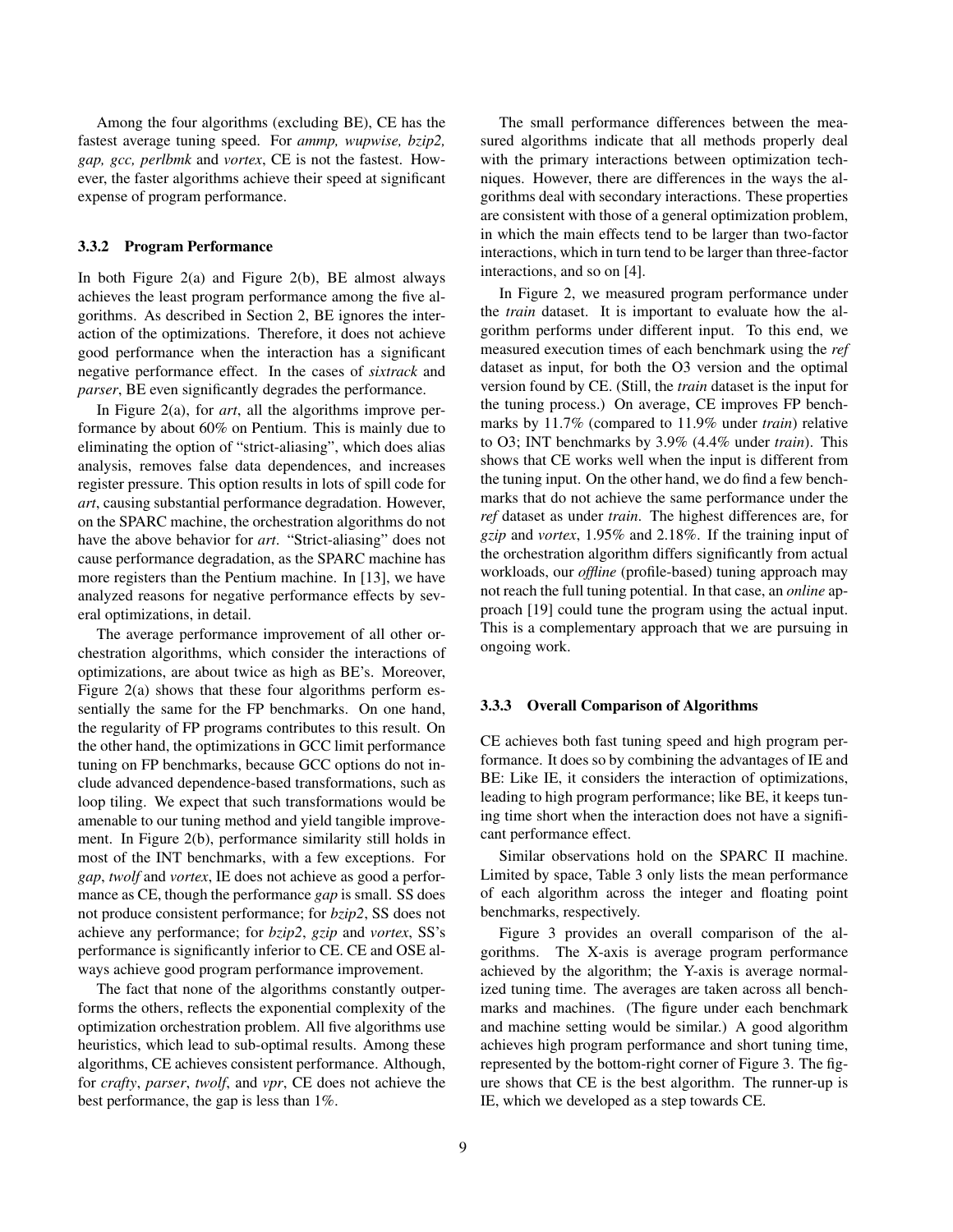**Table 3. Mean performance on SPARC II CE achieves both fast tuning speed and high program performance on SPARC II.**

| Benchmark  | Algorithm  | improvement | Normalized  |
|------------|------------|-------------|-------------|
|            |            | over "O3"   | Tuning Time |
| FP         | BE         | $-4.1\%$    | 30.8        |
| FP         | IE         | 4.1 $%$     | 105.4       |
| FP         | <b>OSE</b> | $4.0\%$     | 142.0       |
| FP         | SS         | 3.7%        | 384.9       |
| FP         | CE         | 4.1 $%$     | 63.4        |
| <b>INT</b> | BE         | $-0.8 \%$   | 36.2        |
| <b>INT</b> | IE         | $3.6\%$     | 98.7        |
| <b>INT</b> | <b>OSE</b> | $3.4\%$     | 130.0       |
| <b>INT</b> | SS         | 3.1%        | 317.0       |
| <b>INT</b> | CЕ         | 3.9%        | 88.4        |



**Figure 3. Overall comparison of the orchestration algorithms.** *CE achieves both fast tuning speed and high program performance.*

### **4 Upper Bound Analysis**

We have shown that CE achieves good performance improvement. This section attempts to answer the question of how much better than CE an algorithm could perform. To this end, we look for a performance upper bound, which we find by an exhaustive search (ES) through all optimization combinations. As it would be impossible to do exhaustive search with 38 optimizations, we pick a small set of six optimizations. This section will show that the performance improvement by CE is close to this upper bound.

The six optimizations that have the largest performance effects are picked to conduct upper bound analysis. (The performance effect of an optimization is the total negative relative performance improvement of this optimization on all the benchmarks.) On the SPARC II and Pentium IV machines, these six optimizations are picked separately. They are strict-aliasing, schedule-insns2, regmove, gcse,

rerun-loop-opt and force-mem for Pentium IV, and renameregisters, reorder-blocks, sched-interblock, schedule-insns, gcse and if-conversion for SPARC II.

#### $4.1$ Results

In Figure 4, ES represents the performance upper bound. Comparing the first two columns in Figure 4(a) and Figure 4(b), we find that, under the 6 optimizations, CE performs close to ES. In about half of the benchmarks, they both find the same best version. Another important fact shown in Figure  $4(c)$  and Figure  $4(d)$  is that CE is more than 4 times as fast as ES, even for this small set of optimizations. For comparison, the figures also show the tuning speed of CE for 38 options. ES for 38 options would be millions of years!

Figure 4 provides evidence that the heuristic-based search algorithms can achieve performance close to the upper bound. This confirms our analysis in Section 3.3.2. The heuristics find the primary and secondary performance effects, which are the individual performance of an optimization and the main interaction with other optimizations, respectively. These arguments hold for the SPARC II machine. Table 4 shows average program performance achieved under different machine and benchmark settings.

**Table 4. Upper bound analysis under four different machine and benchmark settings**

| Machine        | Benchmark  | RIP by ES | $RIP$ by $CE$ |
|----------------|------------|-----------|---------------|
|                |            | over "O3" | over "O3"     |
| Pentium IV     | FP         | $10.6 \%$ | $10.4\%$      |
| Pentium IV     | <b>INT</b> | $2.7\%$   | $2.6\%$       |
| <b>SPARCII</b> | FP         | $2.9\%$   | $2.7\%$       |
| <b>SPARCII</b> | <b>INT</b> | $3.2\%$   | 3.0 $%$       |

Comparing CE 6 with CE 38, the performance gap for FP benchmarks is negligible, but not for INT benchmarks. This result is consistent with the finding in [13] that INT programs are sensitive to a larger number of interactions between optimization techniques than FP programs. These results suggest that *a priori* knowledge of a small set of potentially interacting optimizations may help tuning numerical programs. Exhaustive search within this small set can be feasible. However, this is not the case for non-numerical applications.

In order to verify that the interaction between these six optimizations has a significant performance effect, we apply BE as well. The result is shown as the last column, BE<sub>-6</sub>, in Figure 4. From this figure, the performance of BE 6 is much worse than CE 6, for example, in *ammp*, *apsi*, *sixtrack*, *crafty*, *parser*, and *vpr*.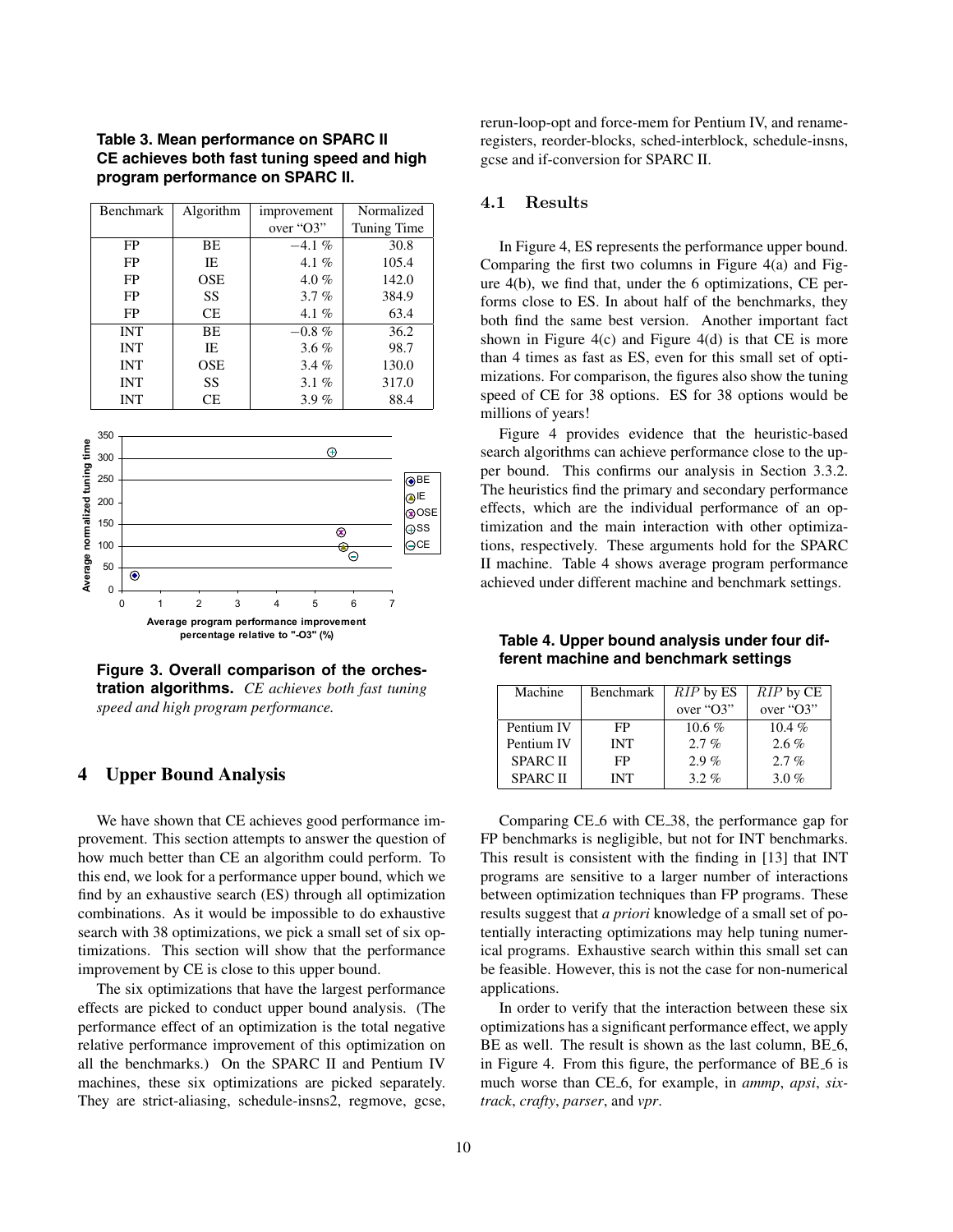



(a) Program performance of the SPEC CPU2000 FP benchmarks achieved by the orchestration algorithms on Pentium IV

 $\Box$  ES\_6  $\Box$  CE\_6  $\Box$  CE\_38  $\Box$  BE\_6



<sup>(</sup>c) Normalized tuning time of the orchestration algorithms for the SPEC CPU2000 FP benchmarks on Pentium IV



(b) Program performance of the SPEC CPU2000 INT benchmarks achieved by the orchestration algorithms on Pentium IV



#### **■ES\_6 ■CE\_6 □ CE\_38 □ BE\_6**

(d) Normalized tuning time of the orchestration algorithms for the SPEC CPU2000 INT benchmarks on Pentium IV

**Figure 4. Upper bound analysis on Pentium IV. ES 6: exhaustive search with 6 optimizations; CE 6: combined elimination with 6 optimizations; CE 38: combined elimination with 38 optimizations; BE 6: batch elimination with 6 optimizations. CE 6 achieves nearly the same performance as ES 6, in all cases. CE 38 performs significantly better – exhaustive search with 38 optimizations would be infeasible. BE 6 is much worse than CE 6. CE 6 is about 4 times faster than ES 6.**